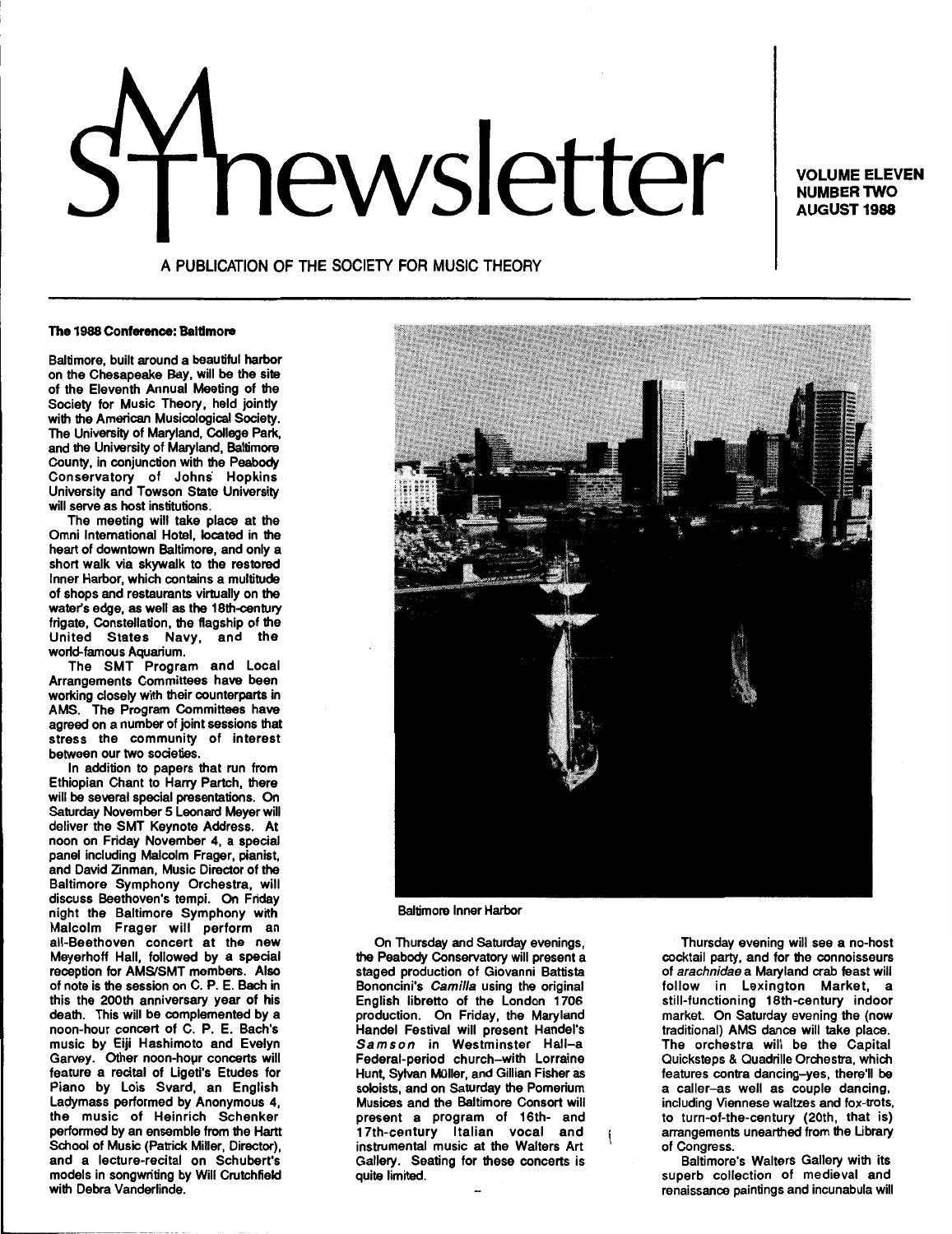# Executive Board 1987-88

- David Lewin, president, 1988\* Harvard University
- Gary E. Wlttllch, president-elect, 1988 Indiana University
- Lewis Rowell, vice-president, 1988 Indiana University
- Richmond Browne, secretary, 1989 School of Music University of Michigan Ann Arbor, Ml48109
- Mary Wennerstrom, treasurer, 1990 School of Music Indiana University Bloomington, IN 47405
- Robert Gauldin, 1988 Eastman School of Music

Robert P. Morgan, 1988 University of Chicago

Patrick McCreless, 1989 University of Texas/Austin

Richard S. Parks, 1989 University of Western Ontario

Martha M. Hyde, 1990 Columbia University

Bryan R. Simms, 1990 University of Southern California

'term ends

# John Clough SUNY, Buffalo Editor, Music Theory Spectrum, Vol. 10

# Jonathan Bernard

University of Washington Editor, Music Theory Spectrum, Vols.11-13 Chair, 1988 Program Committee

# James M. Baker

Brown University Editor, SMT Newsletter

# William Capiin McGill University Chair, Publications Committee

The SMT Newsletter is published in February and August by the Society for Music Theory. Respective deadlines are January 15 and June 15. Material for future issues should be eent to:

James M. Baker, Editor SMT Newsletter Department of Music, Box 1924 Brown University Providence, Rl 02912

mount a special exhibition, "Making Music in Medieval Manuscripts, • and hold a wine-and-cheese reception from 6 to 9 on Thursday evening. The Baltimore Museum of Art also extends a cordial invitation to our members to view its world-famous Cone Collection, which includes works of artists of Gertrude Stein's studio, Matisse, Picasso, and others.

For those desiring more extensive outings, special bus tours are planned for Friday and Saturday afternoons. These will include museums, special architectural sights of Baltimore, including Fort McHenry, which still flies a replica of the flag that Francis Scott Key saw, and the Inner Harbor.

The Omni Hotel will provide rooms for AMS/SMT members for \$80, single or double; extra beds are available for \$16. An Omni reservation card is enclosed. Please return as soon as possible; the Omni may not be able to accommodate<br>late registrations. For students late registrations. concerned about hotel costs, we have made a special arrangement with the Holiday Inn-Inner Harbor; rates for students only are \$56 single or double, with extra cots costing \$10 per night. Call directly (301) 685-3000 to make a reservation at the Holiday Inn.

Sovereign Travel Agency has worked out special rates with Piedmont and United Air Unes of 5% under discounted fares, or 40% under full-fare coach for those who cannot stay over Saturday<br>night. Limousine service from Limousine service from Baltimore-Washington International Airport to the Omni is available. For those traveling in the Northeast Corridor, we have reserved a special Amtrak coach from AMS/SMT members on the Bankers, which leaves New York City at 9:35 am Thursday November 3 and departs Baltimore Sunday November 6 at 2:16 pm. Round-trip fare is \$63 New York-Baltimore. Members may also board at Trenton and Philadelphia at comparable reduced rates. For travel arrangements Sovereign can be reached at (800) 338-8892, or if calling from Maryland (301) 625-2747.

In registering for the meetings, we urge members to be sure to indicate whether you belong to SMT, AMS, or both so that revenues and expenses can be allocated equitably.

We look forward to welcoming you to pleasant stay in "Charm City"-Baltimore.

> Ann McNamee Howard Serwer Michael Broyles Chairs, 1988 Local Arrangements

# SMT Business Meeting

The Annual Business Meeting of the Society for Music Theory will take place on Saturday November 5 from 5 to 6 pm at the Omni Hotel in Baltimore.

### From the President-elect

As President-elect of SMT, I look forward to my coming term of office with enthusiasm, as well as with some concern. I'm enthusiastic because our organization has demonstrated in the very few years of its existence that it is indeed a vital one comprised of a community of scholars with remarkable fecundity and variety. We have demonstrated through the agency of our Committee of Review that we are willing to look closely at ourselves and to accept, as well as respond to, constructive criticism. I know of no other professional society that has performed a similar self-review, and this seems to me to speak well for our society. Our publications and our conferences are further indications of our commitment to excellence and our collective interest in and pursuit of music theoretical substance. It appears to me that SMT-and by implication the discipline of music theory-is not only alive and well but is flourishing.

My concern in approaching the office is due to a number of factors. For one, I follow the presidencies of Allen Forte, Wallace Berry, and David Lewin, three men to whom I am personally indebted for their remarkable contributions to our discipline and for their leadership of SMT since its inception in 1978; these men are indeed hard acts to followl Another factor is the very vitality from which my enthusiasm for SMT stems. During the review process, I heard complaints from a number of quarters that SMT meetings and publications were characterized "by Schenker and sets," that is, that we were too narrow in our focus and in particular that we were not interested in music theory pedagogy, the one activity common to all our members. Yet it appears to me that just the opposite is true, that the members of SMT demonstrate remarkable diversity and breadth of interest. Instead of centripetal tendencies fostered by narrowness (if indeed SMT was too narrow early on), it appears to me our tendencies now are centrifugal, and this complicates the tasks of communication, management, and organization. However, I am fortunate to be able to call on the excellent advice and counsel of our Treasurer, Mary Wennerstrom, and on our Secretary, Richmond Browne, along with the extremely capable Executive Board and standing committees, to assist in the tasks.

There are as well other issues we need to address, particularly as they affect the majority of our membership. Among these are the current changes in higher education being brought about by concern for increasing the number of general education courses in our undergraduate curricula; greater concern for quality teaching and for research on teaching; and particularly the need to encourage communication among the various professional societies in music. SMT has proved that it can flourish as a society, that it is independent and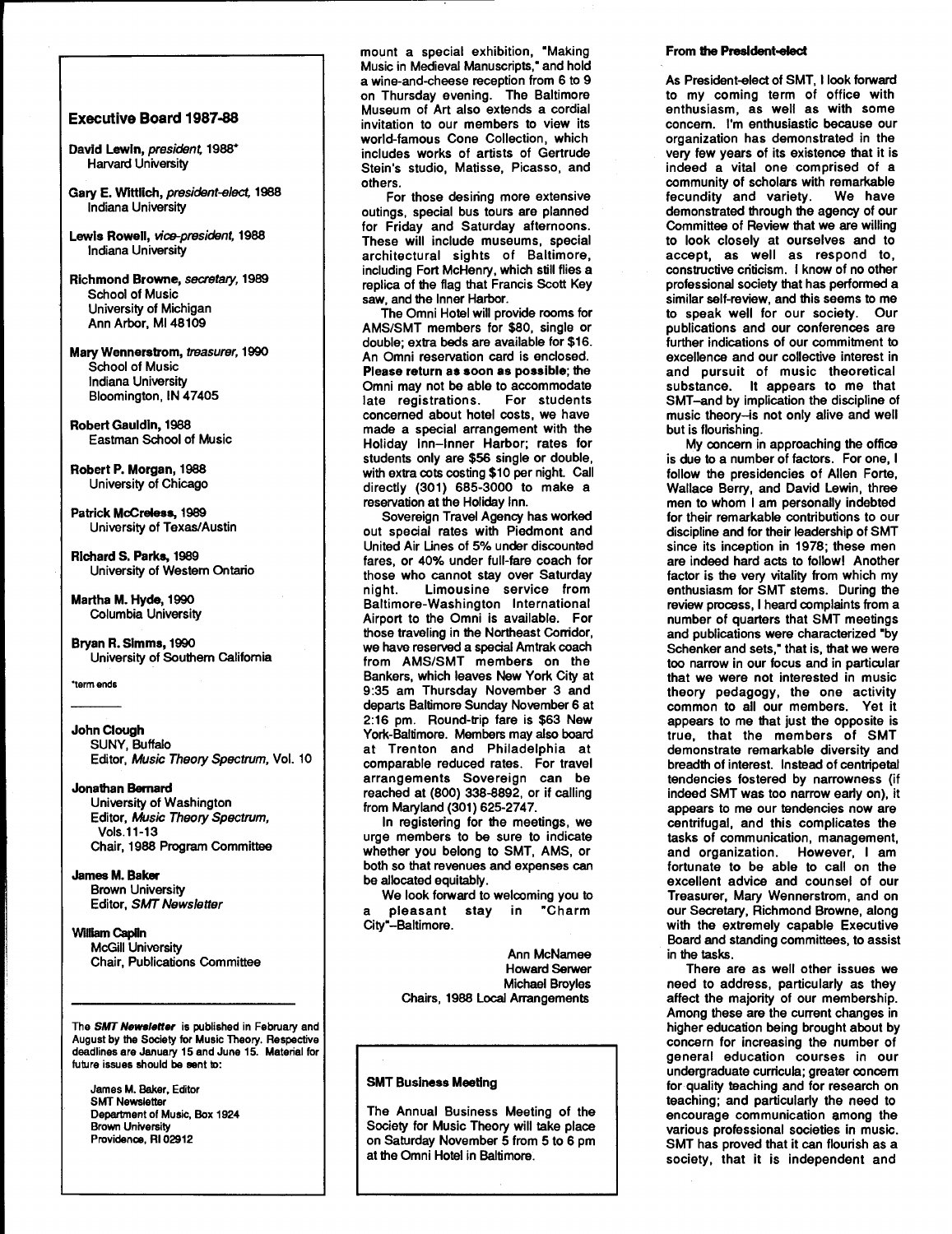

# **Gary Wittlich**

self-sustaining. At the same time, we must guard against being an insular organization by fostering communication between SMT and other professional music societies with whom we share mutual concerns. Encouraging in this latter regard are the joint conferences already planned for 1988, 1989, and 1990.

The success of an organization is directly related to its ability to respond to the needs of its members and to the contribution of its members in areas of money, time, and ideas. President-elect, I pledge my efforts as an agent of SMT to the needs of the organization, and I encourage all members to take an active part in the Society in order to assure its continued success.

> GaryWittlich Indiana University

### Music Cognition Special Session

The Music Cognition Group of the SMT will present its second special session, entitled "The Relevance of Research in Music Cognition to Music Theory," at the 1988 Conference in Baltimore on Thursday November 3 beginning at 7:30 pm. Jean-Jacques Nattiez (Universite de Montréal) will deliver an opening address and moderate a series of short presentations by a variety of scholars. The session will conclude with questions and discussion. The focus of this special session will be (1) to provide an audience of nonspecialists with an informative survey of current music cognition research, and (2) to offer opinions on the relevance of this research to aspects of music theory. For further information, contact Session Chair Helen Brown, Division of Music, Purdue University, 37 Stanley Coulter Hall, West Lafayette, IN 47907; (317) 494-3707.

# Regional Societies

The Georgia Association of Music Theorists announces its fall meeting, to be held October 21-22, 1988 at Agnes Scott College. Dorothy Payne will be the featured speaker. For further information, contact Theodore K. Mattews, Program Chair, GAMT, Department of Music, Agnes Scott College, Decatur, GA 30030.

The Music Theory Society of New York Slate

will hold its 1988 annual meeting at Skidmore College in Saratoga Springs, NY, October 7-8, 1988. The agenda includes sessions on French music and music theory, an analysis symposium on Brahms's Op. 76/6, rhythm and meter, and perspectives on music scholarship. Papers will be delivered by James Marra, Michael Cherlin, Taylor Greer, Richard Parks, Penelope Peters, Philip Russom, Patricia Carpenter, Louise Trucks, Allen Cadwallader, George Fisher, Candace Wood, and Dave Headlam. Robert Gauldin will give the keynote address. For more information, contact: Mary Arlin, Secretary MTSNYS, School of Music, Ithaca College, Ithaca, NY 14850.

The New England Conference of Music Theorists will hold its fourth annual meeting on April 22-23, 1989 at Brandeis University in Waltham, Massachusetts. Proposals for papers, panels, or other types of sessions for this meeting may be sent to James Baker, President, NECMT, Box 1924, Brown University, Providence, Rl 02912. (A formal Call for Papers will be issued early in the fall.) Proposals should be postmarked no later than December 15, 1988. NECMT welcomes applications for membership, especially from theorists in the New England region. Annual dues are \$10 (regular) and \$5 (student) and may be sent to Anne Trenkamp, NECMT Secretary, College of Music, University of Lowell, 1 University Avenue, Lowell, MA 01854.

# Report of the Publications Committee

The Publications Committee had another busy year reviewing articles submitted to Music Theory Spectrum and advising the Executive Board on all matters pertaining to SMT Publications.

Our efforts were aided by Sarah Fuller, who was appointed to the Committee early last year; we are hopeful that her presence will stimulate a greater number of submissions in the theory and analysis of medieval and renaissance music. In other changes to the Committee's membership, Christopher Hasty has stepped down in order to devote his energies more fully to the editorship of the Journal of Music Theory. The Committee thanks Chris for his important service to the Society these many years and wishes him the very best at JMT. In his place, we welcome Andrew Mead as the newest member of our committee.

For the second consecutive year, submissions of articles to Spectrum have significantly increased. We are therefore confident that we will have a sufficient number of quality articles to support a semi-annual publication schedule. Toward that end, the Committee formally recommended to the Executive Board that

Spectrum be published twice a year, provided that the necessary financial means are available to maintain the present high standards of production.

### William Caplin, Chair

Editor's Note-Because of space limitations, we were unable to include the above report in the March 1988 issue of the Newsletter. We regret any inconvenience the delay in publishing this report may have caused.



Music Theory Society of New **York State** Mary Arlin, Secrelary c/o School of Music

Ithaca College Ithaca, NY 14850

New England Conference of Music Theorists James M. Baker, President c/o Department of Music Box 1924 Brown University Providence, Rl 02912

Texas Society for Music Theory Stefan Kostka, President c/o Department of Music University of Texas Austin, TX 78712